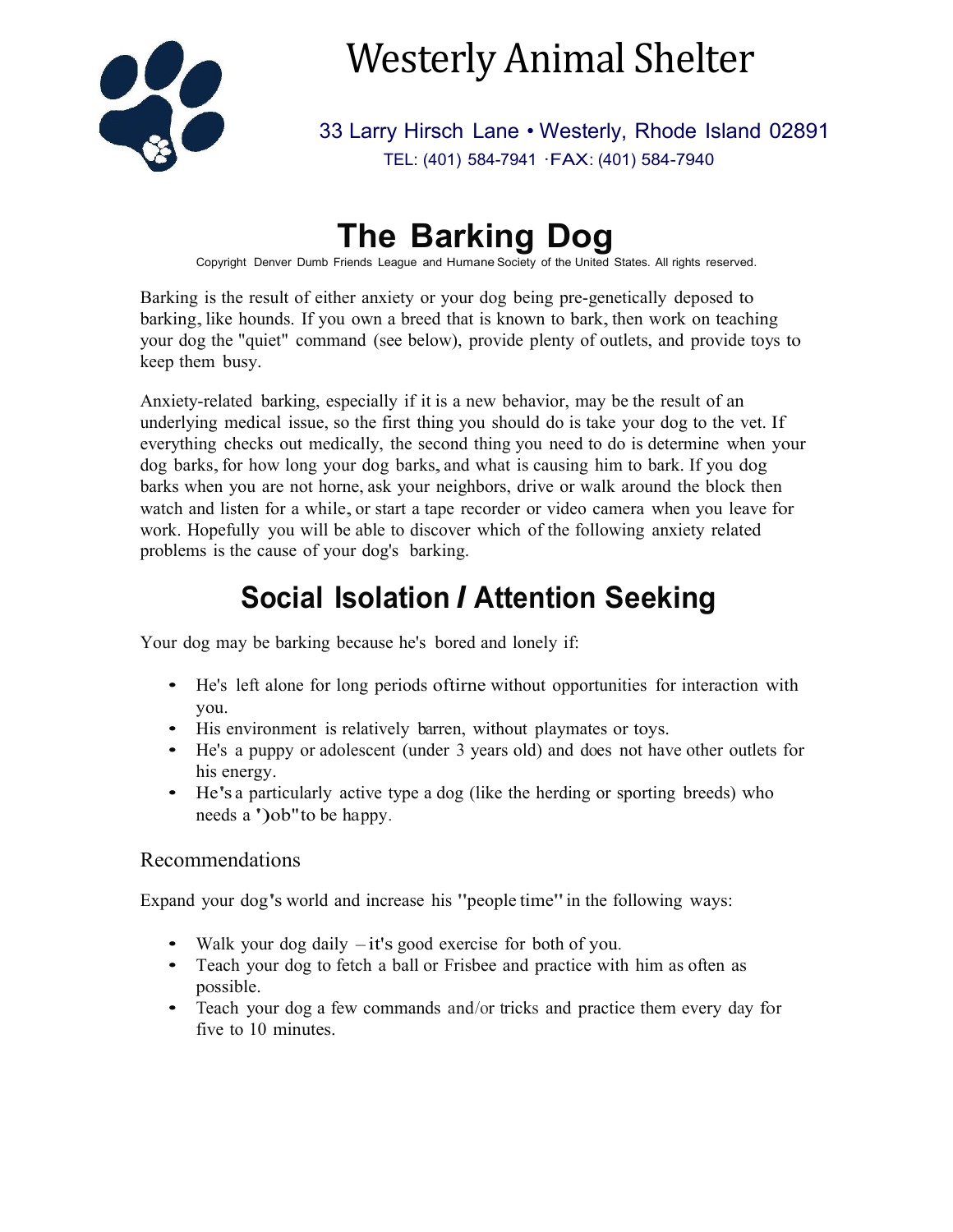- Take an obedience class with your dog.
- Provide interesting toys to keep your dog busy when you're not home (Kong-type toys filled with treats or busy-box toys). Also rotating the toys makes them seem new and interesting (see our handout: "Dog Toys and How to Use Them").
- If your dog is barking to get your attention, make sure he has sufficient time with you on a daily basis (petting, grooming, playing, and exercising), so he doesn't have to resort to misbehaving to get your attention.
- Keep your dog inside when you're unable to supervise him.
- Take your dog to work with you every now and then, if possible.
- If you work very long hours, take him to a doggie daycare or have a friend or neighbor walk and/or play with him.
- Never give your dog attention while he is barking. Ignore him until he stops for at least three seconds, then reward with attention or treats.

#### Frustration/Learned

Your dog may be barking due to frustration or as a learned behavior if:

- The barking occurs in the presence of "strangers" seen through the window and/or fence or when on leash. It may include the mail carrier, children walking to and from school, and other dogs or neighbors in adjacent yards.
- Your dog's posture while he's barking appears threatening -tail held high and ears up and forward.
- You've encouraged your dog to be responsive to people and noises outside.

#### Recommendations

- • Teach your dog the "quiet" command. When he begins to bark at a passer-by, interrupt him, without calling his name or startling him. You can also wait for him to take a breath. The moment he is quiet reward him with a high value treat. You can also use clicker training to teach the "quiet" command by clicking and treating when he is quiet (see our handout: "Dog Clicker Training"). The more times he is rewarded for being quiet the more often he will be quiet. Once he is starting to understand the behavior of being quiet, you can start to use the "quiet" command. Avoid yelling "quiet" before your dog actually knows the command.
- • Counter-condition your dog to the stimulus that triggers the barking. Teach him that strangers are actually friends and that good things happen to him when these people are around. By giving him a treat when he see someone new, your dog will learn to association good things and be less likely to bark. Use a high value food reward such as little pieces of cheese or meat and every time your dog sees a new person, reward him with these high value treats. It may take several sessions before a person can come close without your dog barking. When a person does finally get close enough without your dog barking, have them feed him the treats or throw a toy for him. In order for this technique to work however, you'll have to make sure your dog doesn't see new people between sessions.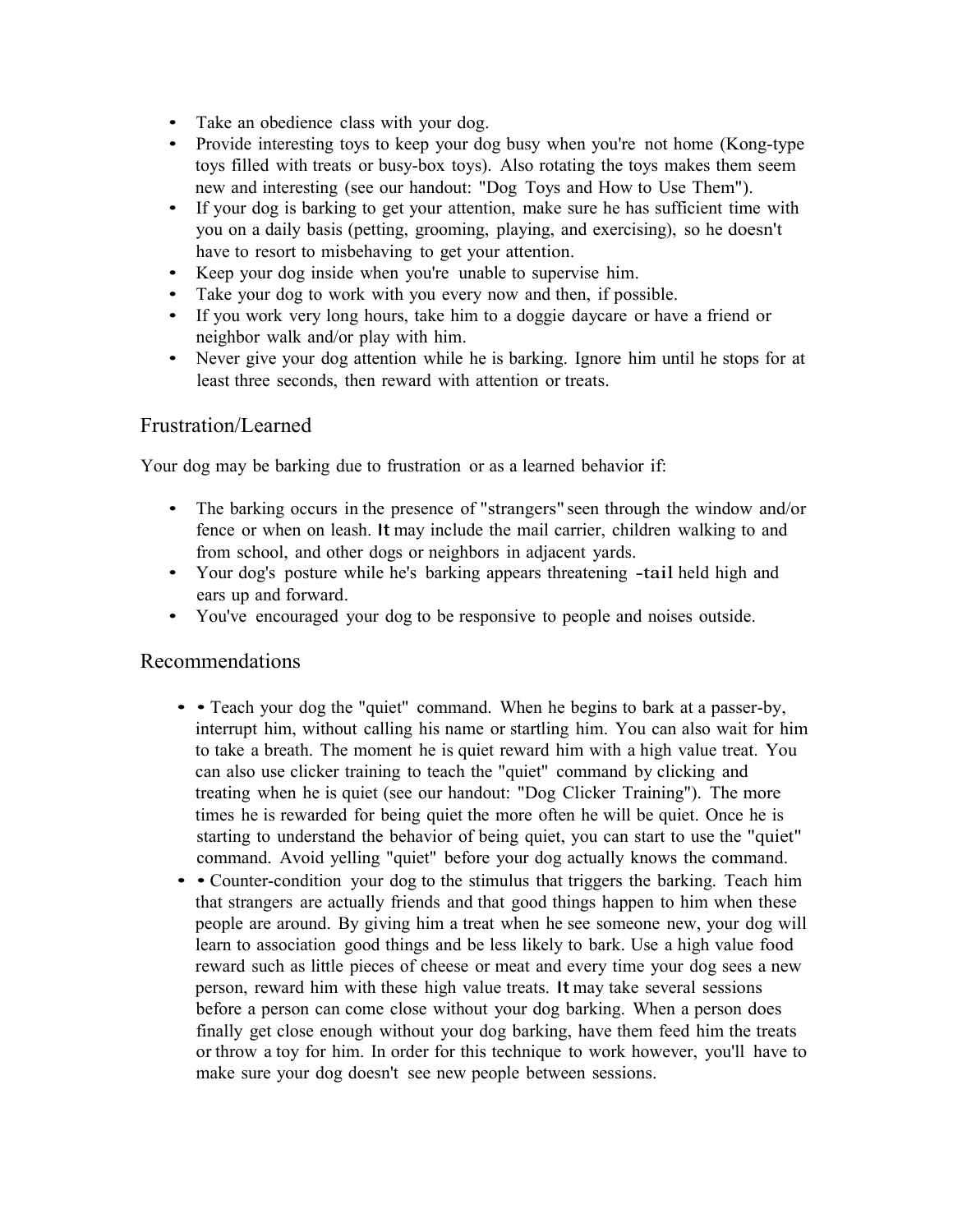- • Limit the dog's access to views that might be causing him to bark when you are not home, by closing the blinds or curtains, especially if working on counterconditioning.
- • If your dog barks while inside the house when you're home, redirect his attention by having him obey a command, such as "sit" or "down," and reward him with praise and a treat.
- • Don't inadvertently encourage this type of barking by enticing your dog to bark at things he hears or sees outside.
- • Have your dog neutered (or spayed if your dog is a female) to decrease frustration.

### **Fears and Phobias**

Your dog's barking may be a response to something he is afraid of if:

- The barking occurs when he's exposed to loud noises, such as thunderstorms, firecrackers, or construction equipment.
- •Your dog's posture indicates fear-ears back, tail held low.

### Recommendations

- Identify what is frightening your dog and desensitize him to it (see out handouts: "Helping Your Dog Overcome the Fear of Thunder and Other Startling Noises" and "Stress Relief for Your Pet").
- Mute noise from outside by leaving your dog in a basement or windowless bathroom and leave on a television, radio, or loud fan. Block off your dog's access to outdoor views that might be causing a fear response, by closing curtains or doors to certain rooms.

# **Separation Anxiety**

Your dog may be barking due to separation anxiety if:

- The barking occurs only when you're gone and starts as soon as, or shortly after, you leave.
- Your dog displays other behaviors that reflect a strong attachment to you, such as following you from room to room, frantic greetings or reacting anxiously to your preparations to leave.
- Your dog has recently experienced a change in the family's schedule that results in his being left alone more often; a move to a new house; the death or loss of a family member or another family pet; a period at an animal shelter or boarding kennel.